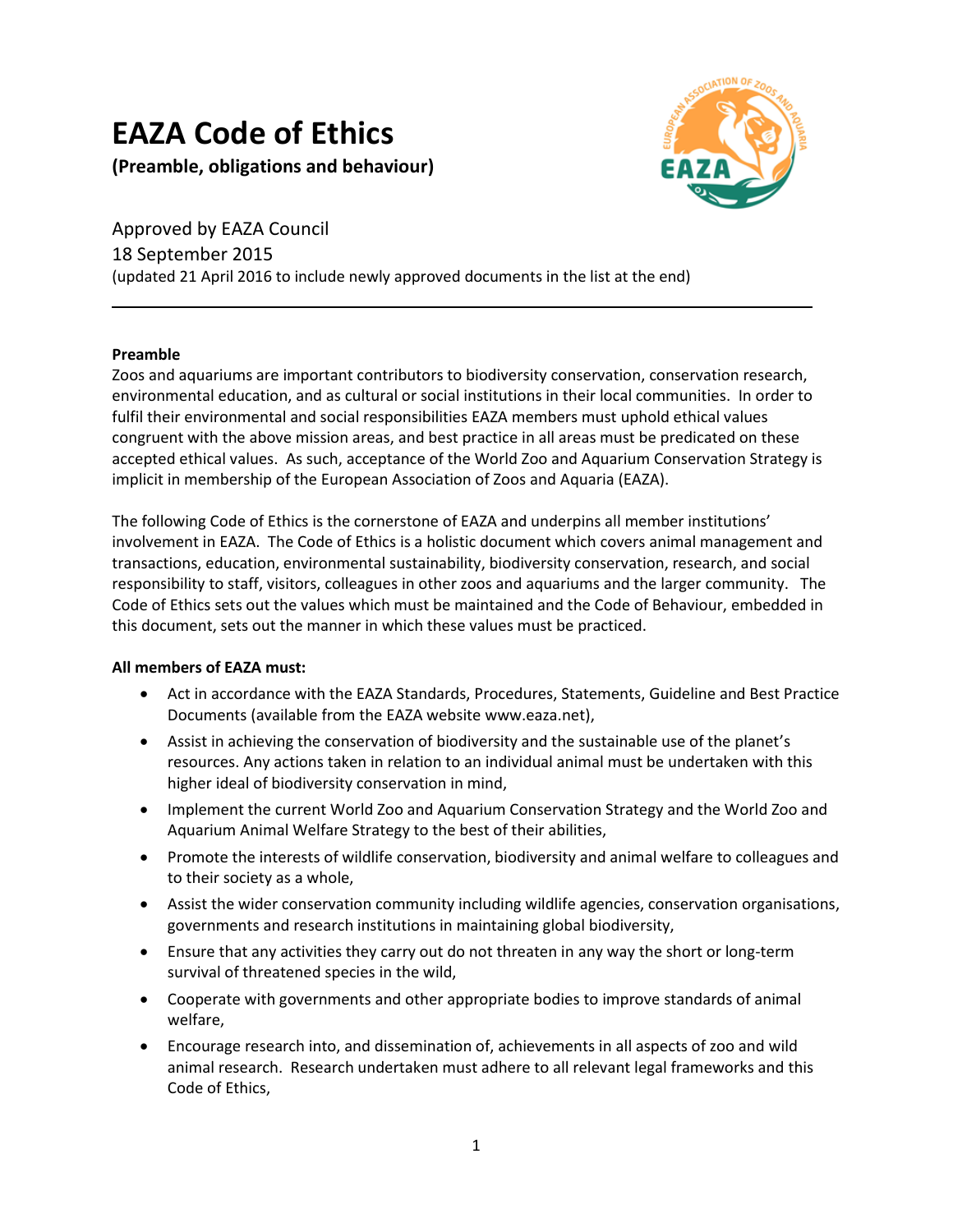- Disseminate professional information and advice to other members and to not undertake actions to impede the development and reputation of other members,
- Develop and implement visitor education programmes based on accepted scientific fact. Education provided must not mislead the public about accepted scientific understanding and where myth or belief systems are described must be clearly labelled as such and not promoted as science,
- Demonstrate the EEP spirit and act for the benefit of conservation in EEPs and through institutional and regional collection planning,
- Strive for the highest standards of husbandry ethics and ensure best practice in animal care,
- Wherever possible achieve environmental sustainability in all work undertaken and strive to improve environmental performance in all practices,
- Ensure an ethical approach when undertaking any marketing and PR work and to ensure that animals are not put at risk of physical or mental injury, and are used in an appropriate manner so that a positive and respectful image of the animal(s) is projected, acknowledging that the way animals and zoos are portrayed by the media can impact on public perceptions,
- Treat their visitors, volunteers and staff members in such a way as to ensure they are not discriminated against and that appropriate health and safety for all visitors, volunteers and staff is in place,
- Ensure that all investments that the institution carries out are ethical and do not act against the mission of EAZA,
- At all times members act in accordance with all local, national and international law and strive for the highest standards of operation in all areas,
- Behave in such a manner as to not bring the reputation of EAZA into disrepute in any way.

### **Code of Behaviour – how to behave as an EAZA member**

- Practice honest and transparent communication to visitors, volunteers, staff and professional colleagues at all times,
- Ensure that the way you communicate with your visitors reflects the way you think inside the institution,
- Endeavour to provide visitors with the highest qualities of amenities and experiences, recognising that the total experience of visitors influences their view of the institution and other members,
- As a colleague you should help your EAZA community, particularly with respect to animal movements. Respect the needs of the EEPs and EAZA Community,
- Recognising that the furtherance of wildlife conservation is an important objective of EAZA you must,; Promote and support biodiversity conservation, allocate resources to conservation efforts, engage visitors in conservation issues and projects, regularly evaluate and document conservation efforts and make that information available,
- Ensure that publicity resulting from cooperative efforts includes recognition of the contributions of other parties, acknowledging the benefits of collaborative efforts,
- Participate as much as possible in EAZA Conservation Campaigns, to promote zoos as conservation-oriented institutions,